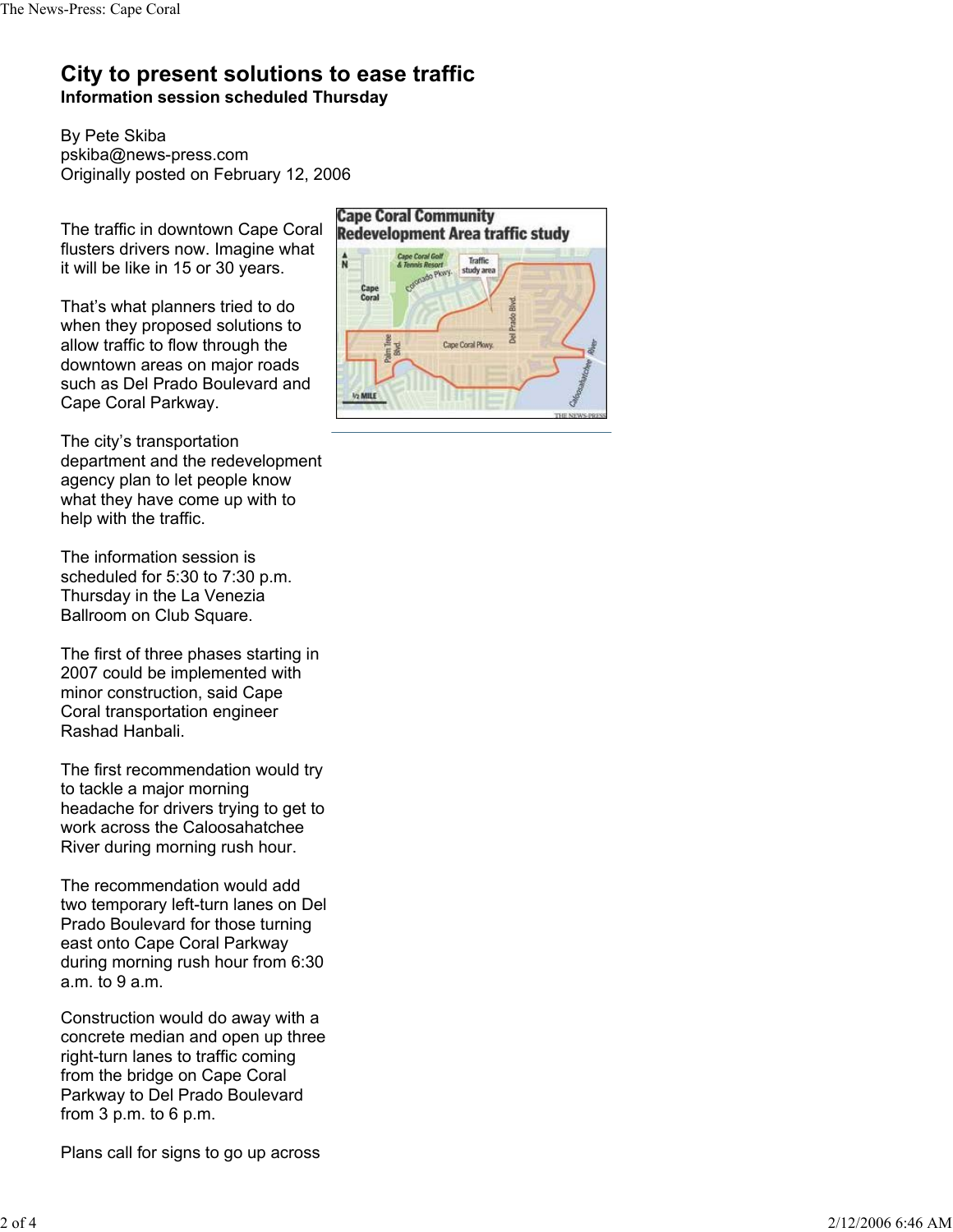Del Prado and Cape Coral Parkway **IF YOU GO** to inform drivers of the lane changes.

More innovations would move a traffic signal from Southeast 47th Terrace at Del Prado to Southeast 46th Lane by 2015. This would allow for better spacing between cars.

Additional better vehicle spacing could happen earlier by traffic light timing changes..

By 2030, the Cape Coral Bridge could be eight lanes according to the study. All the ideas are concepts and more ideas are planned to be unveiled at the information session for public discussion, Hanbali said.

The Cape Coral Community Redevelopment Agency plans to turn the downtown into a thriving area with offices, restaurants and homes for the population of 150,000 people. All the developement is sure to bring more traffic.

The traffic study began last June and covered the area from Tudor Drive to the west along both sides of Cape Coral Parkway to the Cape Coral Bridge at the east and north up Del Prado boulevard to Southeast 44th Street.

"The study is not yet complete but we do have some ideas," Hanbali said. "The study area is beyond the CRA because you have to look at adjacent access to the area."

• What: Public information session on Downtown Redevelopment Area Traffic Study

• When: 5:30 p.m. to 7:30 p.m. **Thursday** 

• Where: La Venezia Ballroom, formerly Waterford Ballroom, 4646 S.E. 10th Place, on Club Square, Cape Coral

## **DOWNTOWN CAPE CORAL TRAFFIC**

Here's a snapshot look at the traffic on Cape Coral Parkway:

• An estimated 48,000 cars use the road every day.

• Rush time 7-9 a.m.; peaks 7 to 8 a.m.

• 67 percent of drivers are eastbound on Cape Coral Parkway during morning rush hour

• 48,800 cars per day on Cape Coral Parkway near Palm Tree Boulevard

• 76 percent of downtown drivers ride alone during rush hour; 19 percent have a passenger • 61 percent of downtown Cape Coral drivers are going across the Caloosahatchee River when they drive downtown during peak hours • 74 percent of downtown drivers use Cape Coral Bridge more often than the Midpoint Memorial Bridge • 41 percent use Cape Coral Parkway during rush hour

## **DELIVERING YOUR WORLD**

- Subscribe to The News-Press
- Signup for breaking or daily email news

- **Printer friendly version**
- Email this article

Del Prado Boulevard and Cape

Coral Parkway remain the two main corridors feeding and going through

the downtown area.

The study's recommendations end by 2030. All the recommendations are only possible alternatives. People should feel free to attend the information session to not only see what is recommended but to voice their opinion, officials said.

"We'll have numbered paper lists to the displays so that people could pinpoint the intersections near where they live and better understand the